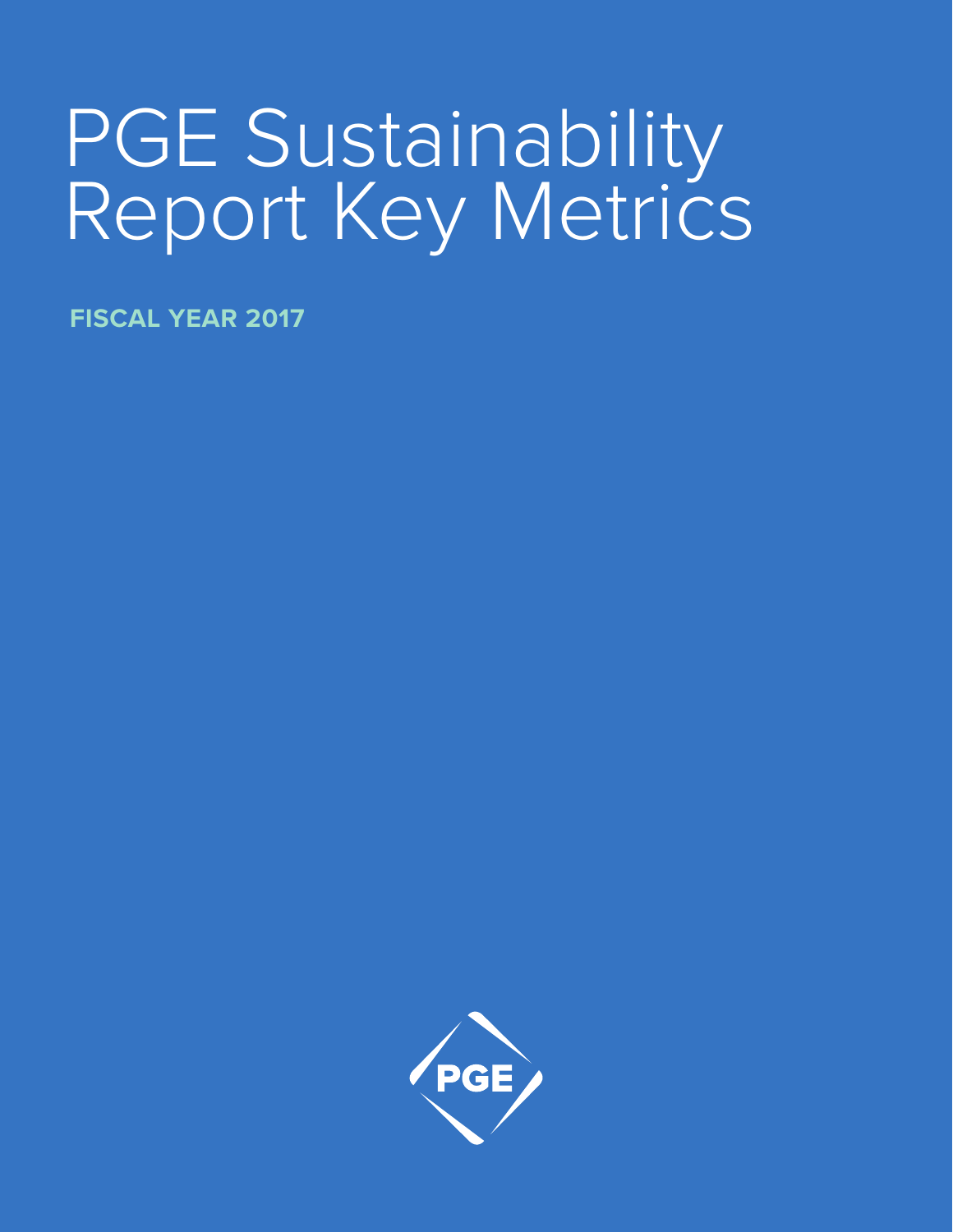| <b>CORPORATE FACTS</b>                                                   | 2013                 | 2014                 | 2015                | 2016                 | 2017                  |
|--------------------------------------------------------------------------|----------------------|----------------------|---------------------|----------------------|-----------------------|
| Population of service area<br>Utility plant assets (millions of dollars) | 1,710,000<br>\$7,598 | 1.826.000<br>\$8,718 | .848,000<br>\$9,268 | 1,865,000<br>\$9,914 | 1,901,000<br>\$10,472 |
| Revenues, net (millions of dollars)                                      | \$1,819              | \$1,900              | \$1,898             | \$1,923              | \$2,009               |
| Total retail energy delivered in thousands of<br>megawatt-hours          | 19.419               | 19.266               | 19,382              | 18,971               | 19,718                |
| Peak load (megawatts)                                                    | 3.869                | 3.866                | 3.914               | 3,726                | 3,976                 |
| Peak load month                                                          | December             | February             | July                | August               | August                |

predominantly of hydro, wind and solar.<br><sup>4</sup> Due to rounding, the sum of listed percentages may not equal 100.<br><sup>5</sup> Hydro includes power purchased from Bonneville Power Administration (BPA).<br><sup>6</sup> "Other" fuels may include bio *are not carbon-free.*

*<sup>7</sup> Data source: Based on Energy Information Administration utility annual sales and revenue. (EIA classifies customers based on their business* 

g yet remove the condition of the set of the material state in the Western Electricity Coordinating Council<br><sup>8</sup> U.S. investor-owned and public utilities greater than 1 million megawatt-hours in retail sales in the Western

## Key metrics summary

Data in this report is from our 2017 fiscal year (Jan. 1, 2017, to Dec. 31, 2017), unless otherwise noted.

| <b>CUSTOMER VALUE</b>                              | 2013              | 2014               | 2015              | 2016              | 2017              |
|----------------------------------------------------|-------------------|--------------------|-------------------|-------------------|-------------------|
| Affordable energy — reasonable prices <sup>7</sup> |                   |                    |                   |                   |                   |
| <b>PGE retail prices (average)</b>                 |                   |                    |                   |                   |                   |
| Residential (cents per kilowatt-hour)              | 10.46¢            | 11.37¢             | 11.55¢            | 11.40¢            | 11.42¢            |
| Commercial (cents per kilowatt-hour)               | 8.56 <sub>¢</sub> | $9.14$ ¢           | $9.22$ ¢          | $9.25$ ¢          | $9.26$ ¢          |
| Industrial (cents per kilowatt-hour)               | $6.10 \text{C}$   | 6.46 <sub>¢</sub>  | 6.46 <sub>¢</sub> | 6.68 <sub>¢</sub> | $6.70$ ¢          |
| Regional comparison of retail prices (average)     |                   |                    |                   |                   |                   |
| Number of utilities <sup>8</sup>                   | 46                | 37                 | 39                | 38                | 35                |
| Residential (cents per kilowatt-hour)              | 12.65¢            | 13.50¢             | 13.94¢            | 13.95¢            | 12.70¢            |
| Commercial (cents per kilowatt-hour)               | $11.73$ ¢         | 12.76¢             | 12.83¢            | 12.28¢            | 10.92¢            |
| Industrial (cents per kilowatt-hour)               | 7.46¢             | 8.35¢              | 8.68¢             | $8.41$ ¢          | 7.30 <sub>¢</sub> |
| National comparison of retail prices (average)     |                   |                    |                   |                   |                   |
| Number of utilities <sup>9</sup>                   | 211               | 213                | 214               | 213               | 210               |
| Residential (cents per kilowatt-hour)              | $12.12$ ¢         | 12.51 <sub>¢</sub> | 12.68¢            | 12.56¢            | 13.06¢            |
| Commercial (cents per kilowatt-hour)               | 10.29¢            | 10.76¢             | 10.60¢            | 10.37¢            | 10.68¢            |
| Industrial (cents per kilowatt-hour)               | 6.81q             | 7.02 <sub>¢</sub>  | 6.90¢             | 6.75¢             | 6.91 <sub>¢</sub> |
| <b>Green power program</b>                         |                   |                    |                   |                   |                   |
| <b>Residential/small business</b>                  |                   |                    |                   |                   |                   |
| Number of participants                             | 99,660            | 108,709            | 128,810           | 150,519           | 173,656           |
| Megawatt-hours sold annually (in thousands)        | 747,592           | 852,945            | 964,148           | 1,101,009         | 1,406,858         |
| CO <sub>2</sub> e avoided annually (tons)          | 500,887           | 571,618            | 646,142           | 869,285           | 1,072,659         |
| <b>Commercial/industrial</b>                       |                   |                    |                   |                   |                   |
| Number of participants                             | 158               | 151                | 179               | 190               | 200               |
| Megawatt-hours sold annually (in thousands)        | 239,068           | 353,508            | 392,240           | 410,330           | 436,708           |
| CO <sub>2</sub> e avoided annually (tons)          | 160,176           | 236,910            | 262,867           | 323,970           | 332,968           |



### **National comparison of retail prices (average)**

### **Green power program**

| SOURCES OF ENERGY <sup>1</sup>                  | 2013    | 2014                                    | 2015    | 2016     | 2017    |
|-------------------------------------------------|---------|-----------------------------------------|---------|----------|---------|
| Power generated by PGE <sup>2</sup>             |         |                                         |         |          |         |
| Natural gas                                     | 15.9%   | 17.7%                                   | 24.3%   | 30.4%    | 32.0%   |
| Coal                                            | 19.0%   | 22.1%                                   | 20.6%   | 17.4%    | 16.2%   |
| Hydro                                           |         | (included in Zero-GHG emissions energy) |         | 11.3%    | 12.2%   |
| Wind and Solar <sup>3</sup>                     |         | (included in Zero-GHG emissions energy) |         | 7.9%     | 6.2%    |
| Zero-GHG emissions energy <sup>3</sup>          | 15.8%   | 17.9%                                   | 19.0%   | N/A      | N/A     |
| Total power generated by PGE <sup>4</sup>       | 50.7%   | 57.8%                                   | 63.8%   | 67.1%    | 66.7%   |
| <b>Purchased Power<sup>2</sup></b>              |         |                                         |         |          |         |
| Hydro <sup>3,5</sup>                            |         | (included in Zero-GHG emissions energy) |         | 17.1%    | 19.4%   |
| Natural gas                                     | 6.0%    | 5.9%                                    | 4.2%    | 4.7%     | 5.5%    |
| Wind and Solar <sup>3</sup>                     |         | (included in Zero-GHG emissions energy) |         | 2.3%     | 1.5%    |
| Coal                                            | 5.6%    | 4.8%                                    | 4.2%    | 2.6%     | 1.2%    |
| Other $6$                                       | 5.0%    | 4.4%                                    | 6.1%    | 6.1%     | 5.7%    |
| Zero-GHG emissions energy                       | 32.7%   | 27.0%                                   | 21.7%   | N/A      | N/A     |
| Total purchased power <sup>4</sup>              | 49.3%   | 42.2%                                   | 36.2%   | 32.9%    | 33.3%   |
| Total system load (megawatt-hours in thousands) | 21,250  | 21,254                                  | 21,391  | 21,647   | 22,091  |
| Wholesale sales (megawatt-hours in thousands)   | (2,353) | (2,520)                                 | (2,560) | (3, 352) | (3,193) |

<sup>1</sup> PGE's sources of energy, total system load and retail load requirement for the years presented.<br><sup>2</sup> Information presented is based on data reported to Oregon DEQ in PGE's Investor Owned Utility GHG Report. The underlyi report were revised by DEQ in 2016; data may not be strictly comparable between years.<br><sup>3</sup> Prior to 2016 protocol revisions, DEQ reporting required the use of "Zero-GHG emissions energy" as an aggregated fuel category comp

# Key metrics summary

|  |  | CUSTOMER VALUE |
|--|--|----------------|
|  |  |                |
|  |  |                |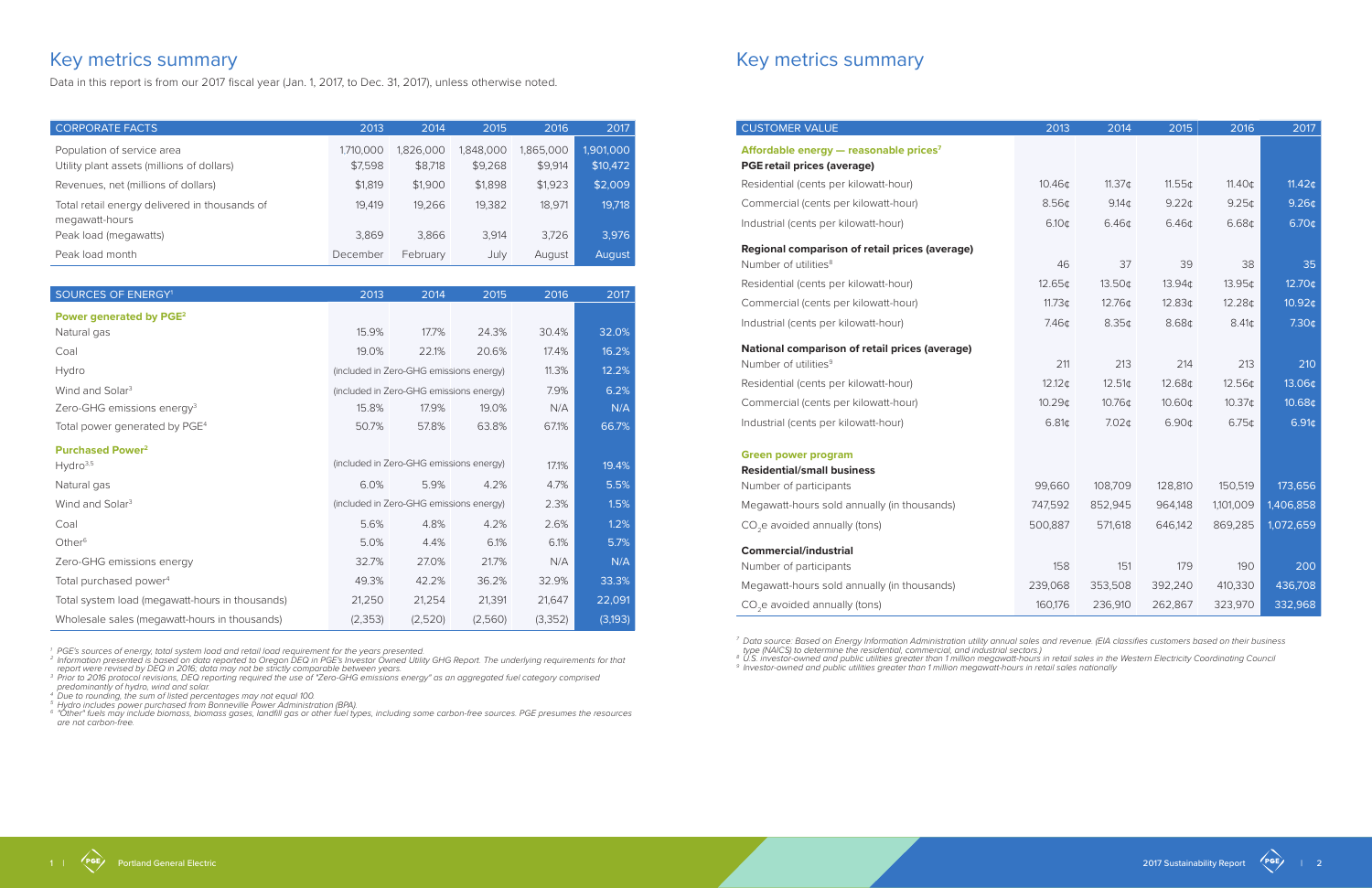| <b>CUSTOMER VALUE (continued)</b>                                          | 2013   | 2014   | 2015   | 2016   | 2017   |
|----------------------------------------------------------------------------|--------|--------|--------|--------|--------|
| <b>Customer programs</b>                                                   |        |        |        |        |        |
| Solar <sup>10</sup>                                                        |        |        |        |        |        |
| Number of customers                                                        | 4,480  | 5,531  | 6,880  | 8,123  | 9,476  |
| Total megawatts                                                            | 40     | 48     | 68     | 80     | 87     |
| <b>Dispatchable Standby Generation</b>                                     |        |        |        |        |        |
| Number of customers                                                        | 33     | 34     | 35     | 38     | 39     |
| Number of sites                                                            | 48     | 52     | 54     | 58     | 61     |
| Total megawatts                                                            | 89     | 94     | 105    | 121    | 123    |
| <b>Energy Partner<sup>11</sup></b>                                         |        |        |        |        |        |
| Number of participants at year-end                                         | 3      | 23     | 34     | 41     | 49     |
| Nominated demand (kilowatts) <sup>12</sup>                                 | 300    | 6,745  | 12,200 | 8,625  | 10,585 |
| <b>Energy efficiency (EE)</b>                                              |        |        |        |        |        |
| EE acquired (average megawatts) <sup>13</sup>                              | 34     | 36     | 31     | 38     | 40     |
| Residential average energy use per year (kilowatt-hours)                   | 10,443 | 10,358 | 10,191 | 10,106 | 9,766  |
| <b>Electric transportation</b>                                             |        |        |        |        |        |
| Electric vehicles in Oregon <sup>14</sup>                                  | 4,000  | 6,000  | 9,000  | 10,500 | 16,000 |
| Public EV charging stations in Oregon <sup>15</sup>                        | 802    | 996    | 1,002  | 1,112  | 1,224  |
| Public EV quick-chargers in Oregon <sup>15</sup>                           | 64     | 109    | 157    | 198    | 199    |
| Number of plug-in car models available for sale<br>in Oregon <sup>15</sup> | 16     | 17     | 20     | 26     | 42     |

<sup>10</sup> Number includes Net Metering and Solar Payment Option customers; data calculation adjusted from annual to cumulative.<br><sup>11</sup> A program, that pays larger commercial and industrial businesses to reduce or shift their ener

# Key metrics summary and the state of the state of the state of the Key metrics summary

| <b>CUSTOMER VALUE (continued)</b>                                             | 2013    | 2014    | 2015    | 2016    | 2017    |
|-------------------------------------------------------------------------------|---------|---------|---------|---------|---------|
| <b>General customer information</b>                                           |         |         |         |         |         |
| Annual average overall satisfaction rating                                    |         |         |         |         |         |
| Residential <sup>16</sup>                                                     | 90%     | 88%     | 89%     | 90%     | 90%     |
| Business <sup>17</sup>                                                        | 94%     | 94%     | 90%     | 93%     | 94%     |
| Key customers <sup>18</sup>                                                   | 91%     | 91%     | 83%     | 85%     | 93%     |
| <b>Average number of customers</b>                                            |         |         |         |         |         |
| Residential                                                                   | 728,481 | 735,502 | 742,467 | 752,365 | 762,211 |
| Commercial                                                                    | 104,385 | 105,231 | 105,802 | 106,773 | 107,855 |
| Industrial                                                                    | 263     | 260     | 255     | 258     | 267     |
| Total                                                                         | 833,129 | 840,993 | 848,524 | 859,396 | 870,333 |
| <b>Energy deliveries (thousands of megawatt-hours)</b>                        |         |         |         |         |         |
| Residential                                                                   | 7,702   | 7,462   | 7,325   | 7,348   | 7,880   |
| Commercial                                                                    | 7,441   | 7,494   | 7,511   | 7,457   | 7,555   |
| Industrial                                                                    | 4,276   | 4,310   | 4,546   | 4,166   | 4,283   |
| Total                                                                         | 19,419  | 19,266  | 19,382  | 18,971  | 19,718  |
| <b>Reliable energy</b>                                                        |         |         |         |         |         |
| System Average Interruption Duration Index (SAIDI)<br>(minutes)               | 62      | 95      | 75      | 97      | 113     |
| System Average Interruption Frequency Index (SAIFI)<br>(per 100 customers)    | 0.45    | 0.69    | 0.48    | 0.59    | 0.62    |
| Customer Average Interruption Duration Index (CAIDI)<br>(minutes)             | 137     | 135     | 156     | 163     | 181     |
| Momentary Average Interruption Frequency Index<br>(MAIFI) (per 100 customers) | 0.91    | 1.30    | 1.20    | 1.10    | 1.40    |



|                             | <b>CUSTOMER VALUE (continued)</b>                                             |
|-----------------------------|-------------------------------------------------------------------------------|
|                             | <b>General customer information</b>                                           |
|                             | Annual average overall satisfaction rating                                    |
| Residential <sup>16</sup>   |                                                                               |
| Business <sup>17</sup>      |                                                                               |
| Key customers <sup>18</sup> |                                                                               |
|                             | <b>Average number of customers</b>                                            |
| Residential                 |                                                                               |
| Commercial                  |                                                                               |
| Industrial                  |                                                                               |
| Total                       |                                                                               |
|                             | <b>Energy deliveries (thousands of megawatt-hours)</b>                        |
| Residential                 |                                                                               |
| Commercial                  |                                                                               |
| Industrial                  |                                                                               |
| Total                       |                                                                               |
| <b>Reliable energy</b>      |                                                                               |
|                             | System Average Interruption Duration Index (SAIDI)                            |
| (minutes)                   |                                                                               |
|                             | System Average Interruption Frequency Index (SAIFI)                           |
| (per 100 customers)         |                                                                               |
| (minutes)                   | Customer Average Interruption Duration Index (CAIDI)                          |
|                             | Momentary Average Interruption Frequency Index<br>(MAIFI) (per 100 customers) |

<sup>16</sup> Market Strategies International Electric Utility Satisfaction Study – four-quarter rolling average<br><sup>16</sup> Data source: PlugShare.com<br><sup>17</sup> Market Strategies International Electric Utility Satisfaction Study – two-quarter

POR Portland General Electric 2017 Sustainability Report POR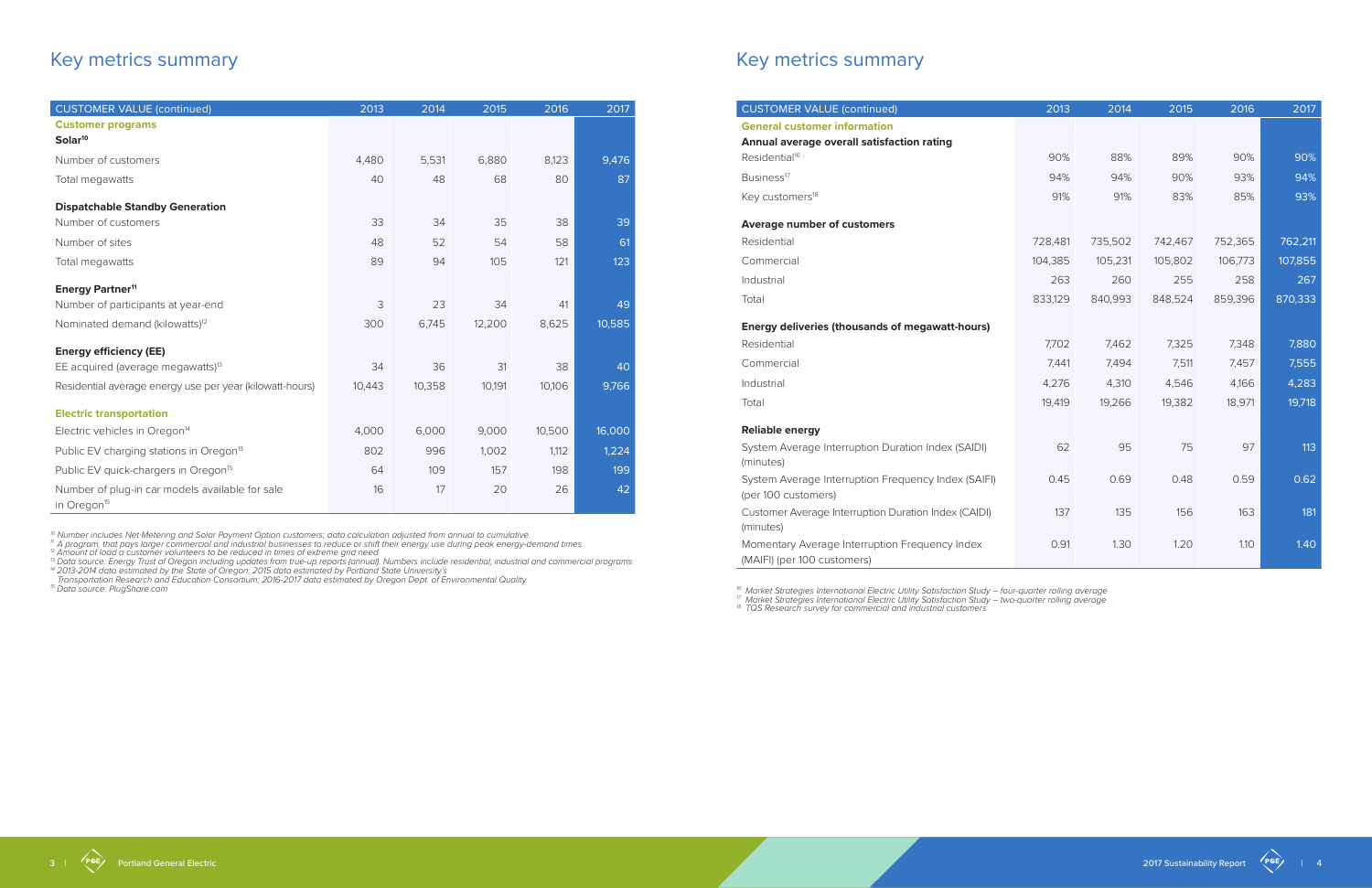*<sup>19</sup> Value calculated using data provided by PGE per Oregon Department of Environmental Quality, Investor-owned Utility GHG protocols.* 

<sup>20</sup> Electric and alternative fuel vehicles as defined by the Edison Electric Institute<br><sup>21</sup> Variability of waste disposal is due to different remediation projects underway during each year.<br><sup>22</sup> Data source: Thermofluids *PGE recycles all motor oil and antifreeze it uses 23 Environmental Protection Agency reporting requirements started in 1979. PGE's voluntary removal completed in 2015,* 

*resulting in 0 PCB disposals in 2016 and 2017.*

# Key metrics summary and the set of the set of the set of the set of the Key metrics summary

| <b>QUALITY WORKFORCE</b>                                                 |  |
|--------------------------------------------------------------------------|--|
| <b>General employee information</b><br>Number of employees <sup>24</sup> |  |
| <b>Number of regular employees</b>                                       |  |
| Regular full-time employees in workforce                                 |  |
| Regular part-time employees in workforce                                 |  |
| <b>Number of temporary employees</b>                                     |  |
| Temporary full-time employees in workforce                               |  |
| Temporary part-time employees in workforce                               |  |
| Regular employees represented by                                         |  |
| independent trade union organizations                                    |  |
| Number of contingent workers <sup>25</sup>                               |  |
| <b>Skilled workforce</b>                                                 |  |
| Summer hires/interns                                                     |  |
| Apprentices                                                              |  |
| Pre-apprentices                                                          |  |
|                                                                          |  |

### **Employees retiring**

| <b>QUALITY WORKFORCE</b>                                                  | 2013           | 2014  | 2015  | 2016  | 2017  |
|---------------------------------------------------------------------------|----------------|-------|-------|-------|-------|
| <b>General employee information</b>                                       |                |       |       |       |       |
| Number of employees <sup>24</sup>                                         | 3,118          | 3,435 | 3,404 | 3,715 | 4,068 |
| <b>Number of regular employees</b>                                        | 2,534          | 2,600 | 2,588 | 2,687 | 2.771 |
| Regular full-time employees in workforce                                  | 96%            | 98%   | 96%   | 97%   | 94%   |
| Regular part-time employees in workforce                                  | 2%             | 2%    | 2%    | $1\%$ | 1%    |
| <b>Number of temporary employees</b>                                      | 62             | 62    | 58    | 65    | 135   |
| Temporary full-time employees in workforce                                | 1%             | 1%    | 1%    | 1%    | 1%    |
| Temporary part-time employees in workforce                                | 1%             | 1%    | 1%    | 1%    | 4%    |
| Regular employees represented by<br>independent trade union organizations | 30%            | 30%   | 29%   | 28%   | 27%   |
| Number of contingent workers <sup>25</sup>                                | 522            | 773   | 758   | 963   | 1,162 |
| <b>Skilled workforce</b>                                                  |                |       |       |       |       |
| Summer hires/interns                                                      | 58             | 53    | 39    | 57    | 66    |
| Apprentices                                                               | $\overline{4}$ | 17    | 10    | 14    | 14    |
| Pre-apprentices                                                           | 14             | 13    | 10    | 13    | 15    |
| <b>Employees retiring</b>                                                 | 129            | 111   | 95    | 100   | 114   |
| Turnover rate                                                             | 8%             | 7%    | 6%    | 8%    | 8%    |
| Average tenure (years)                                                    | 15             | 15    | 15    | 14    | 13    |
| <b>Diversity</b>                                                          |                |       |       |       |       |
| Women in workforce                                                        | 30%            | 31%   | 32%   | 32%   | 33%   |
| People of color in workforce <sup>26</sup>                                | 16%            | 18%   | 19%   | 19%   | 21%   |
| <b>Health and safety</b>                                                  |                |       |       |       |       |
| LWD rate (lost work days) <sup>27</sup>                                   | 1.50           | 1.65  | 1.57  | 1.37  | 1.21  |
| DART rate (days away, restricted or transferred) <sup>27</sup>            | 2.42           | 2.74  | 2.50  | 1.73  | 2.01  |
| OSHA recordable incidents rate <sup>27</sup>                              | 4.39           | 4.51  | 3.99  | 3.32  | 3.44  |
| Reportable vehicle incidents                                              |                |       |       |       |       |
| Total number of vehicle incidents                                         | 96             | 90    | 85    | 107   | 110   |
| Total vehicle incident rate <sup>28</sup>                                 | 10.33          | 9.30  | 8.87  | 11.41 | 11.02 |



### **Diversity**

### **Health and safety**

<sup>24</sup> Data adjusted to include contingent workers<br><sup>25</sup> Contingent workers defined as non-regular or temporary employee that receives a badge and/or network access<br><sup>26</sup> Data based on voluntary employee reporting<br><sup>27</sup> Number

| <b>ENVIRONMENTAL FOOTPRINT</b>                                                      | 2013  | 2014   | 2015  | 2016     | 2017    |
|-------------------------------------------------------------------------------------|-------|--------|-------|----------|---------|
| <b>Greenhouse gases</b>                                                             |       |        |       |          |         |
| Intensity: Retail load (metric tons CO <sub>2</sub> e/megawatt-hours) <sup>19</sup> | 0.36  | 0.38   | 0.41  | 0.38     | 0.40    |
| Emissions: Fleet vehicles (tons CO <sub>2</sub> e)                                  |       |        |       |          |         |
| Gasoline                                                                            | 3,795 | 3,658  | 4,511 | 4,400    | 4,770   |
| Diesel                                                                              | 4,837 | 4,651  | 5,110 | 4,289    | 4,793   |
| Emissions: Facilities (e.g, heating, lighting) (tons CO <sub>2</sub> e)             |       |        |       |          |         |
| Electricity                                                                         | 7,647 | 9,541  | 9,424 | 7,926    | 8,517   |
| Natural gas                                                                         | 1,654 | 1,449  | 1,448 | 1,232    | 1,607   |
| <b>Company vehicles</b>                                                             |       |        |       |          |         |
| Percent of fleet with additional electric or alternative                            | 3.29% | 3.85%  | 5.50% | 5.12%    | 6.28%   |
| fuel technology <sup>20</sup>                                                       |       |        |       |          |         |
| <b>Waste and recycling</b>                                                          |       |        |       |          |         |
| Hazardous waste disposed (tons) <sup>21</sup>                                       | 0.92  | 2.97   | 12.06 | 105.48   | 12.80   |
| Motor oil recycled (gallons) <sup>22</sup>                                          | 8,899 | 10,124 | 6,042 | 20,033   | 9,098   |
| Antifreeze recycled (gallons) <sup>22</sup>                                         | 726   | 1,106  | 675   | 629      | 848     |
| Large PCB capacitors disposed <sup>23</sup>                                         | 152   | 323    | 603   | $\Omega$ | $\circ$ |
| PCB transformers disposed <sup>23</sup>                                             | 68    | 82     | 83    | 80       | 474     |
| <b>Compliance assurance</b>                                                         |       |        |       |          |         |
| Voluntary internal compliance reviews                                               | 50    | 66     | 59    | 55       | 70      |